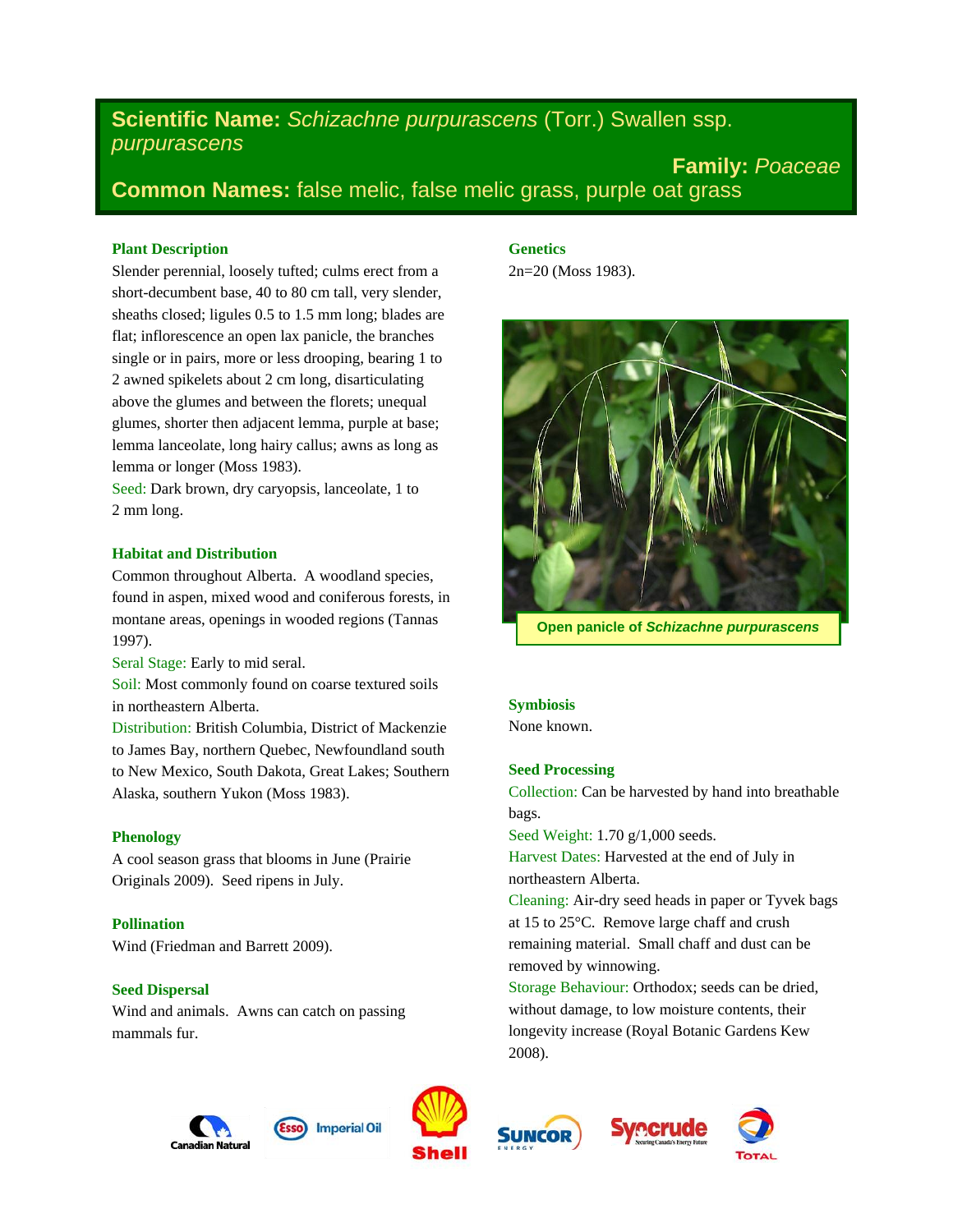Storage: Preliminary results show that viability drops rapidly after a year of cool dry storage. 90% viability following drying to 15% moisture content and freezing for 186 days at -20°C (Royal Botanic Gardens Kew 2008).

Longevity: No literature found.



## **Propagation**

Natural Regeneration: By seed (Friedman and Barrett 2009).

Germination: 90% germination in fresh seed. Pre-treatment: None required.

## **Aboriginal/Food Uses**

No literature found.

## **Wildlife/Forage Uses**

Livestock: Poor protein levels with high amounts of fiber; only a moderately palatable food source (Tannas 1997). Has fair forage value for beef herds (Saskatchewan Agriculture, Food and Rural Revitalization n.d). Grazing Response: Increaser (Tannas 1997).

## **Reclamation Potential**

Of limited value in erosion control, *Schizachne* is not yet generally used in reclamation seed mixes (Tannas 1997).

#### **Commercial Resources**

No literature found.

## **Notes**

*S. purpurascens* is listed as 76% intact (less occurrences than expected) in the Alberta oil sands region (Alberta Biodiversity Monitoring Institute 2014).

Is a host for the larvae of the northern pearly-eye butterfly (*Enodia anthedon)*(Government of Canada 2010, Prairie Originals 2009)*.*

## **Photo Credits**

Photo 1: Wild Rose Consulting, Inc. Photo 2: SB Johnny. 2008. Wikimedia common.

## **References**

Alberta Biodiversity Monitoring Institute, 2014. The status of biodiversity in the oil sands region of Alberta. Alberta Biodiversity Monitoring Institute, Edmonton, Alberta. 47 pp. [http://www.abmi.ca/FileDownloadServlet?filename=1](http://www.abmi.ca/FileDownloadServlet?filename=11489_OSA_Report_HIGH_RES.pdf&dir=REPORTS_UPLOAD) [1489\\_OSA\\_Report\\_HIGH\\_RES.pdf&dir=REPORTS](http://www.abmi.ca/FileDownloadServlet?filename=11489_OSA_Report_HIGH_RES.pdf&dir=REPORTS_UPLOAD) [\\_UPLOAD](http://www.abmi.ca/FileDownloadServlet?filename=11489_OSA_Report_HIGH_RES.pdf&dir=REPORTS_UPLOAD) [Last accessed June 16, 2014].

Friedman, J. and S.C.H. Barrett, 2009. Wind of change: New insights on the ecology and evolution of pollination and mating in wind-pollinated plants. Annals of Botany 103: 1515-1527.

Government of Canada, 2010. Northern Pearly-Eye *Enodia anthedon*.

[http://www.cbif.gc.ca/spp\\_pages/butterflies/species/N](http://www.cbif.gc.ca/spp_pages/butterflies/species/NorthernPearly-Eye_e.php) [orthernPearly-Eye\\_e.php](http://www.cbif.gc.ca/spp_pages/butterflies/species/NorthernPearly-Eye_e.php) [Last accessed July 12, 2013].

Moss, E.H., 1983. Flora of Alberta. A manual of flowering plants, conifers, ferns, and fern allies found









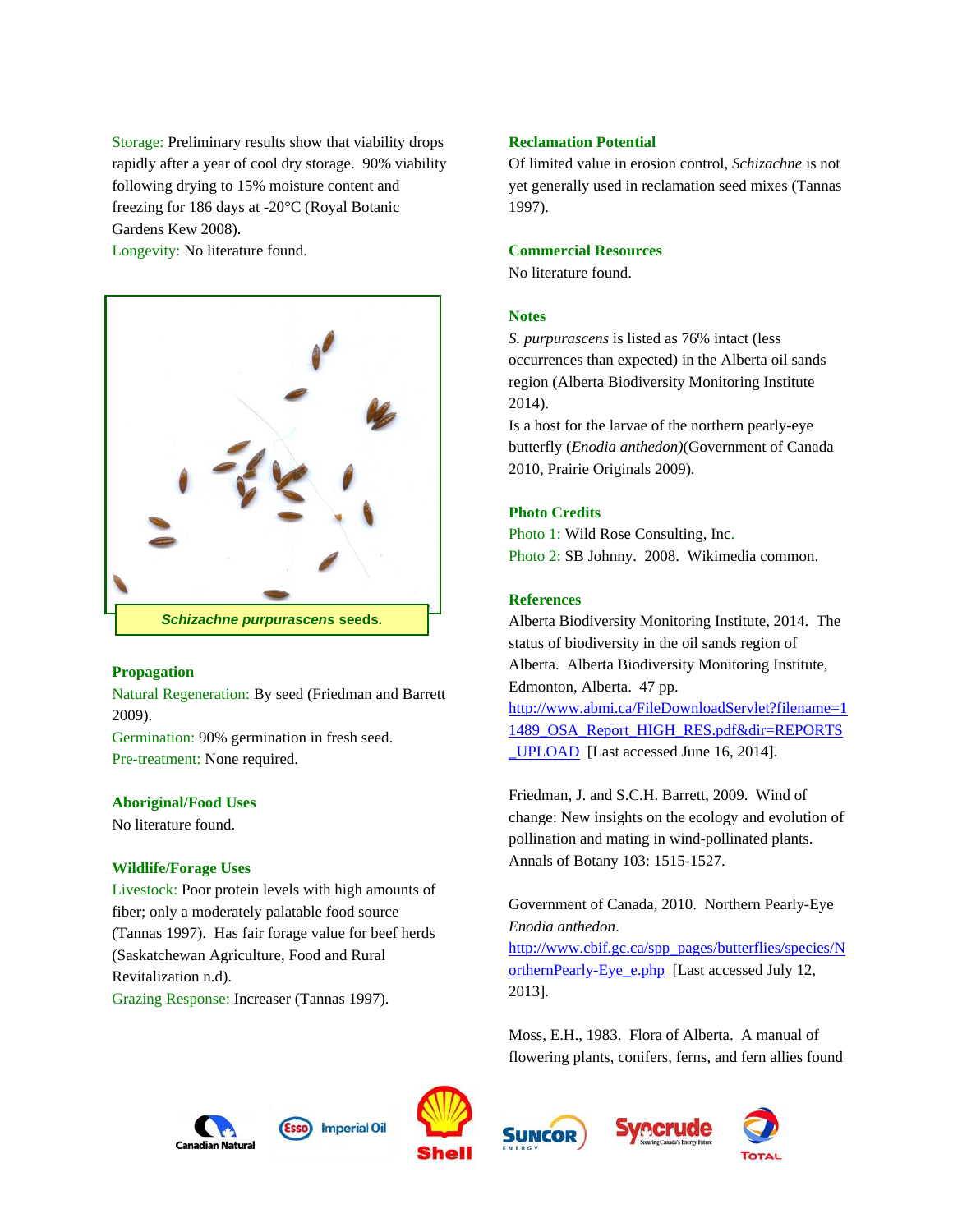growing without cultivation in the province of Alberta, Canada. 2nd edition. University of Toronto Press, Toronto Ontario. p. 111.

Prairie Originals, 2009. Purple oat grass *Schizachne purpurascens*. IN: Wildflowers and Native Grasse s. [http://www.prairieoriginals.com/grasses.php#PURPL](http://www.prairieoriginals.com/grasses.php#PURPLE_OAT_GRASS) [E\\_OAT\\_GRASS](http://www.prairieoriginals.com/grasses.php#PURPLE_OAT_GRASS) [Last accessed October 8, 2013].

Royal Botanic Gardens Kew, 2008. *Schizachne purpurascens* Swallen. Seed Information Database. [http://data.kew.org/sid/SidServlet?ID=36630&Num=](http://data.kew.org/sid/SidServlet?ID=36630&Num=P8a) [P8a](http://data.kew.org/sid/SidServlet?ID=36630&Num=P8a) [Last accessed June 14, 2013].

Saskatchewan Agriculture, Food and Rural Revitalization, n.d. Field guide: Identification of common rangeland plants of northern Saskatchewan. p. 7.

[http://www1.foragebeef.ca/\\$foragebeef/frgebeef.nsf/al](http://www1.foragebeef.ca/$foragebeef/frgebeef.nsf/all/frg1057/$FILE/nativeplantidnorthernsk.pdf) [l/frg1057/\\$FILE/nativeplantidnorthernsk.pdf](http://www1.foragebeef.ca/$foragebeef/frgebeef.nsf/all/frg1057/$FILE/nativeplantidnorthernsk.pdf) [Last accessed July 12, 2013].